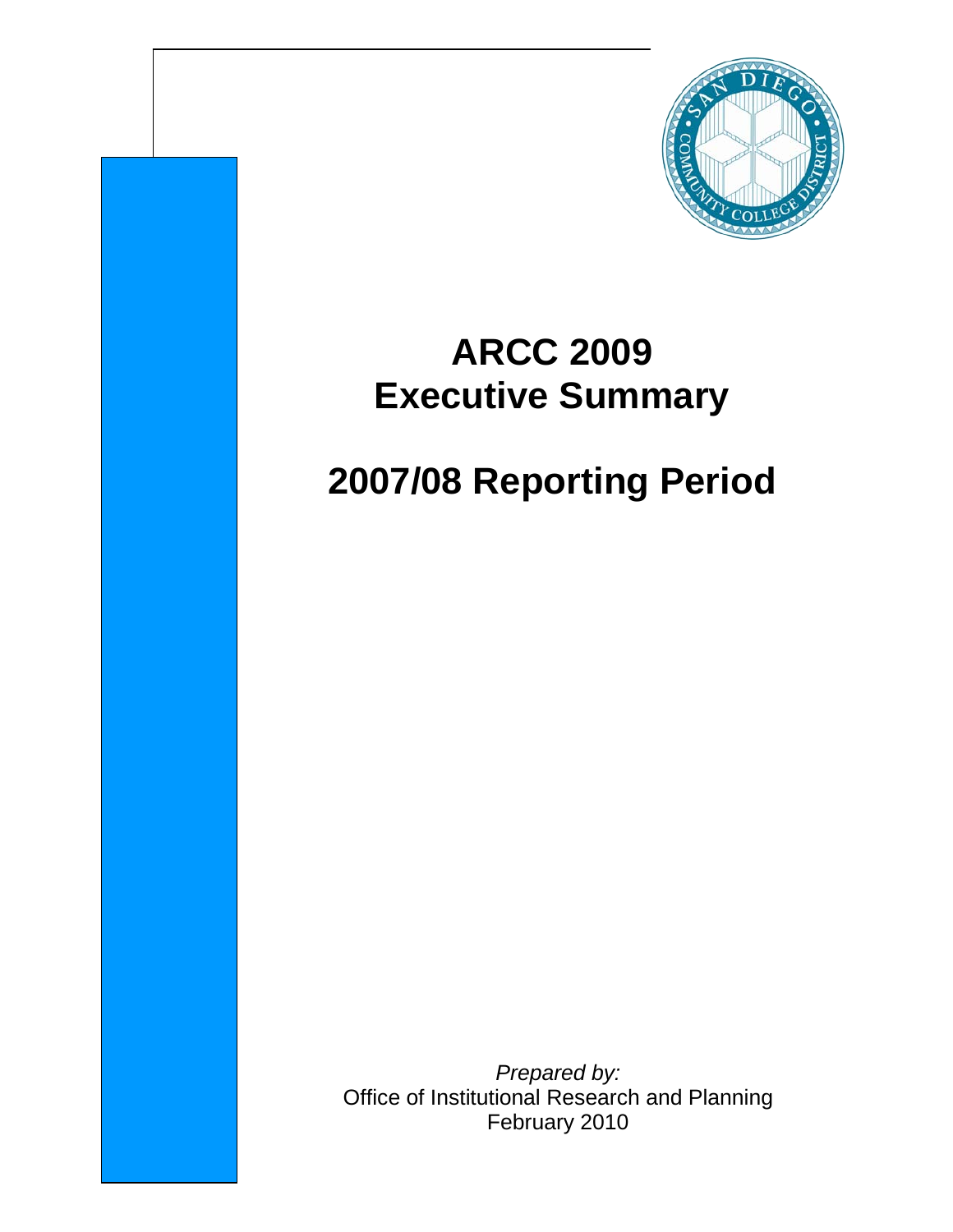### **Introduction**

Accountability Reporting for Community Colleges (ARCC) provides a framework for an annual evaluation of California community colleges with measurable performance indicators developed by the Chancellor's Office in consultation with researchers. The 2009 report represents the fourth formal year of reporting ARCC indicators<sup>1</sup>, including:

- 1. Student Progress and Achievement Rate: degree, certificate or transfer
- 2. Percent of students who showed intent to complete and earn at least 30 units
- 3. Annual Persistence Rate
- 4. Annual Successful Course Completion Rate for credit vocational courses
- 5. Annual Successful Course Completion Rate for credit Basic Skills courses
- 6. Improvement Rates for credit ESL and Basic Skills courses
- 7. CDCP Progress and Achievement Rate for Continuing Education

The ARCC report includes peer groups<sup>2</sup> as a frame of reference for benchmark reporting.

The purpose of this report is to present the findings of the 2009 ARCC report and to further enhance the findings by providing comparison research based on proposed changes in ARCC reporting methodology for Basic Skills ESL course levels. These changes are expected to affect improvement rates in subsequent ARCC reports and are exemplified in the data exploration section of this report.

#### **City College**

 $\overline{a}$ 

The City College student progress and achievement rate (SPAR) declined by 9% from the initial cohort to the last cohort being reported. In the most recent cohort being reported, the City College SPAR rate (48.8%) fell below the peer group average of 55.4%. Performance indicators 2, 3, 4, and 5 remained steady across cohorts. Among the same indicators, the most recent cohort averages (62.0%, 53.8%, 70.6%, and 52.7%, respectively) fell below the peer group averages of 67.0%, 69.3%, 74.5%, and 59.5, respectively. While improvement rates for credit ESL and Basic Skills courses (37.0% and 44.3%) were below the peer group averages (58.4% and 48.3%) in the most recent cohort, the same improvement rates increased 6.5% and 2.3%, respectively, over time. Further exploration into the credit ESL and Basic Skills Improvement rates revealed that the criterion difference for reporting basic skills is more similar for ARCC and IRP than it is for reporting ESL. While both ARCC and IRP results showed an upward trend in Basic Skills Improvement Rates, ARCC and IRP ESL Improvement Rates displayed varied results.

<sup>&</sup>lt;sup>1</sup> See the 2009 ARCC report for detailed explanation of performance indicators.

<sup>&</sup>lt;sup>2</sup> Peer groups are groupings of colleges determined through cluster analysis that groups factors that have proven to affect or predict the outcome. Some of the factors used include: student demographics, proximity to a university, economic service area index of household income, average unit load, percentage of adult males in the student population, percent of student population receiving financial aid, and number of English as a second language speakers.